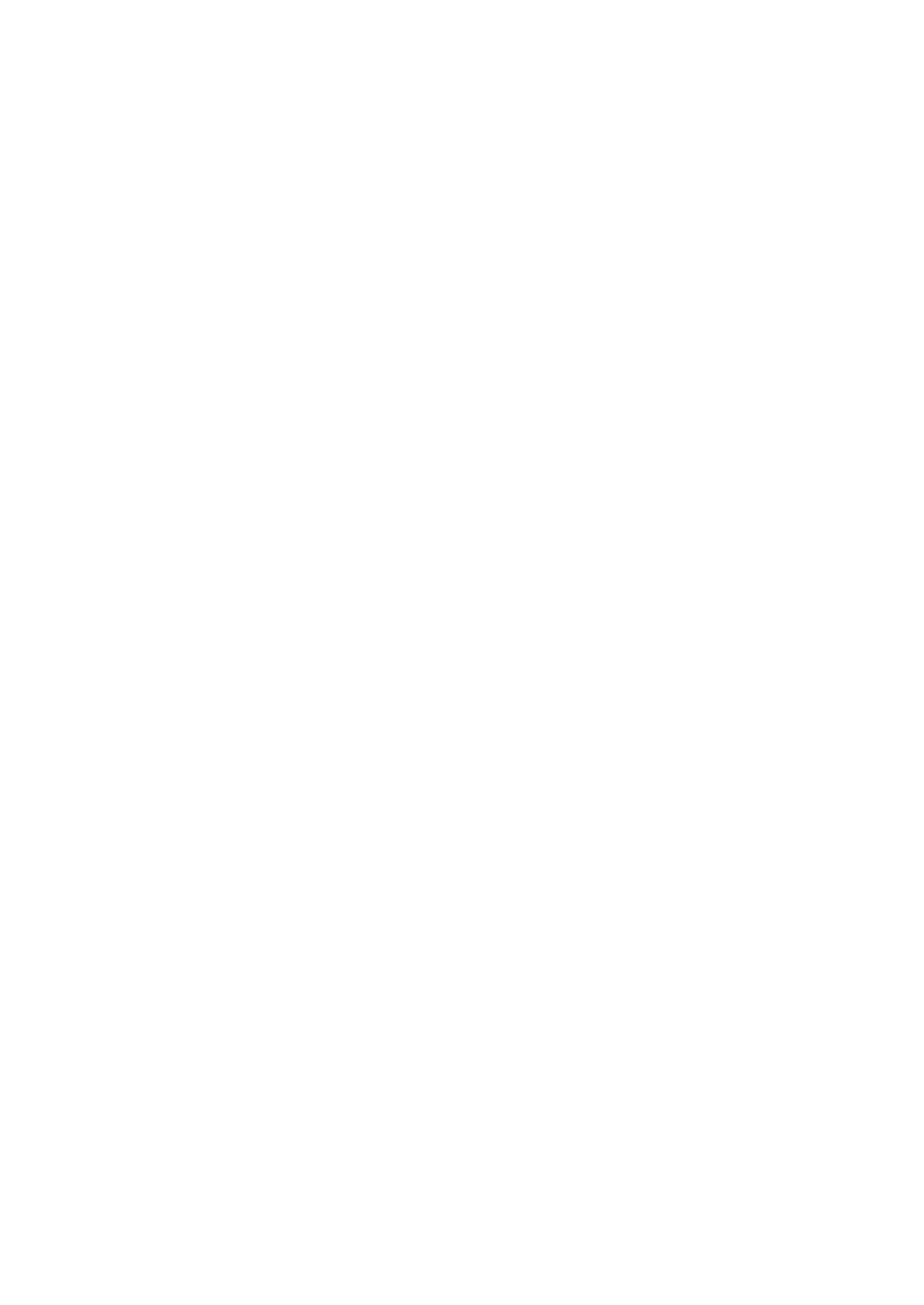

# **PUBLIC HOLIDAYS ACT**

### **Arrange[ment of Sections](#page-4-1)**

#### **Section**

| $\mathbf{1}$   |  |
|----------------|--|
| $\overline{2}$ |  |
| $\overline{3}$ |  |
| $\overline{4}$ |  |
| 5              |  |
| 6              |  |
| $\overline{7}$ |  |
| 8              |  |
|                |  |

#### **SCHEDULE** 8

### **Supporting Documents**

#### **ENDNOTES 9**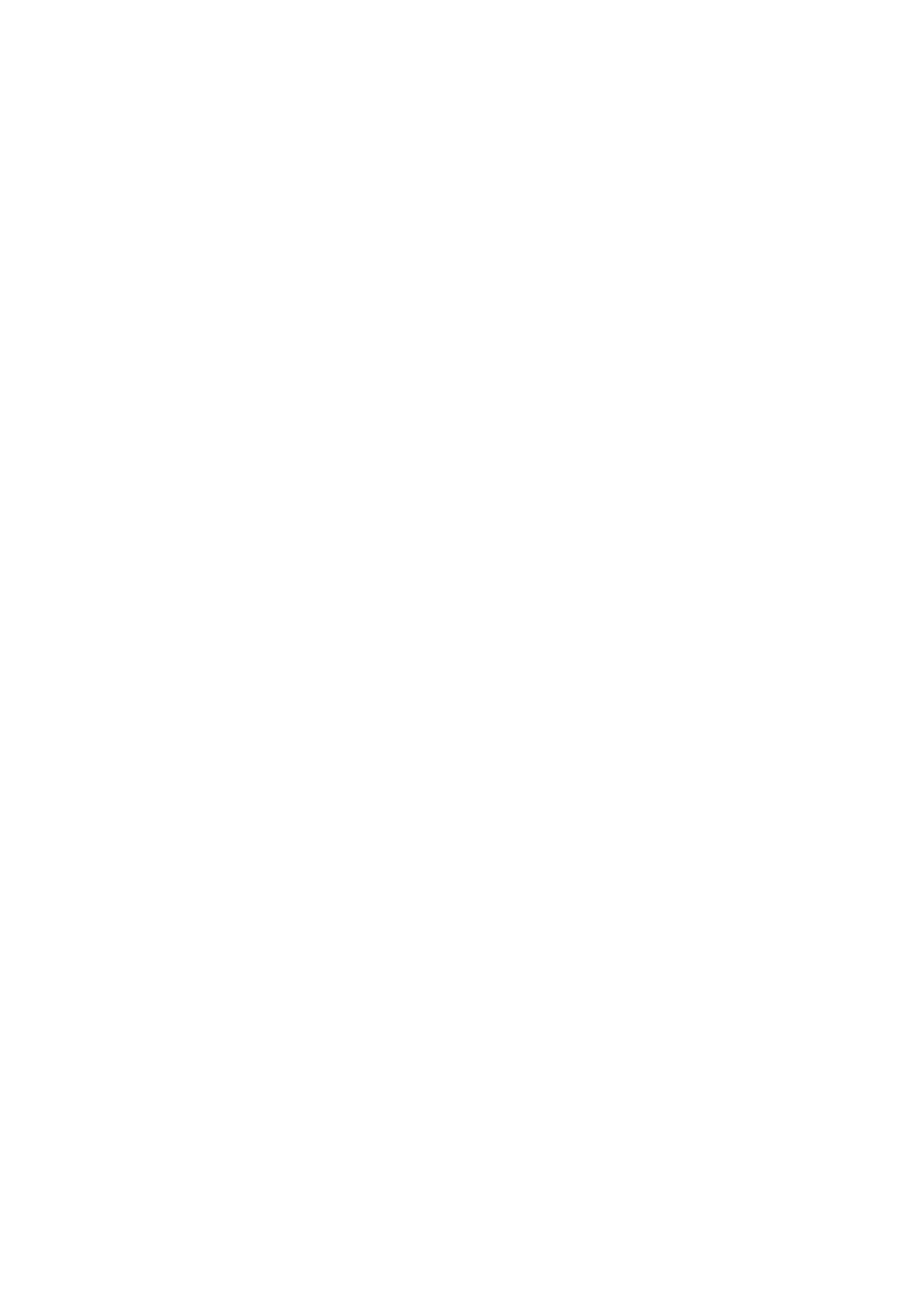

Tuvalu

## **PUBLIC HOLIDAYS ACT**

#### **AN ACT TO MAKE PROVISION FOR PUBLIC HOLIDAYS**<sup>1</sup>

Commencement [5th May 1937]

#### **1 Short title**

<span id="page-4-0"></span>This Act may be cited as the Public Holidays Act.

#### **2 Certain days to be public holidays**

(1) The several days mentioned in the Schedule, hereinafter called "**public holidays**", shall be kept as holidays in all public offices in Tuvalu:

Provided that if any public holiday falls on a Saturday or a Sunday, the Monday next following shall be a public holiday unless otherwise ordered by the Minister by notice.

- (2) Notwithstanding anything contained in subsection (1) when any public holiday falls on any day of the week other than Monday, either the preceding or the following Monday may be appointed as a public holiday in lieu thereof by the Minister by notice.
- <span id="page-4-1"></span>(3) When either the 2nd day of October or the 26th day of December falls on a Sunday the Monday and Tuesday next following shall be public holidays, and when either day falls on a Monday the Tuesday next following shall be a public holiday.

#### **3 Bills due on a public holiday to be payable on day next following**

(1) All bills of exchange and promissory notes which are due and payable on any public holiday shall be payable and in case of non-payment may be noted and protested on the day next following such public holiday, and any such noting

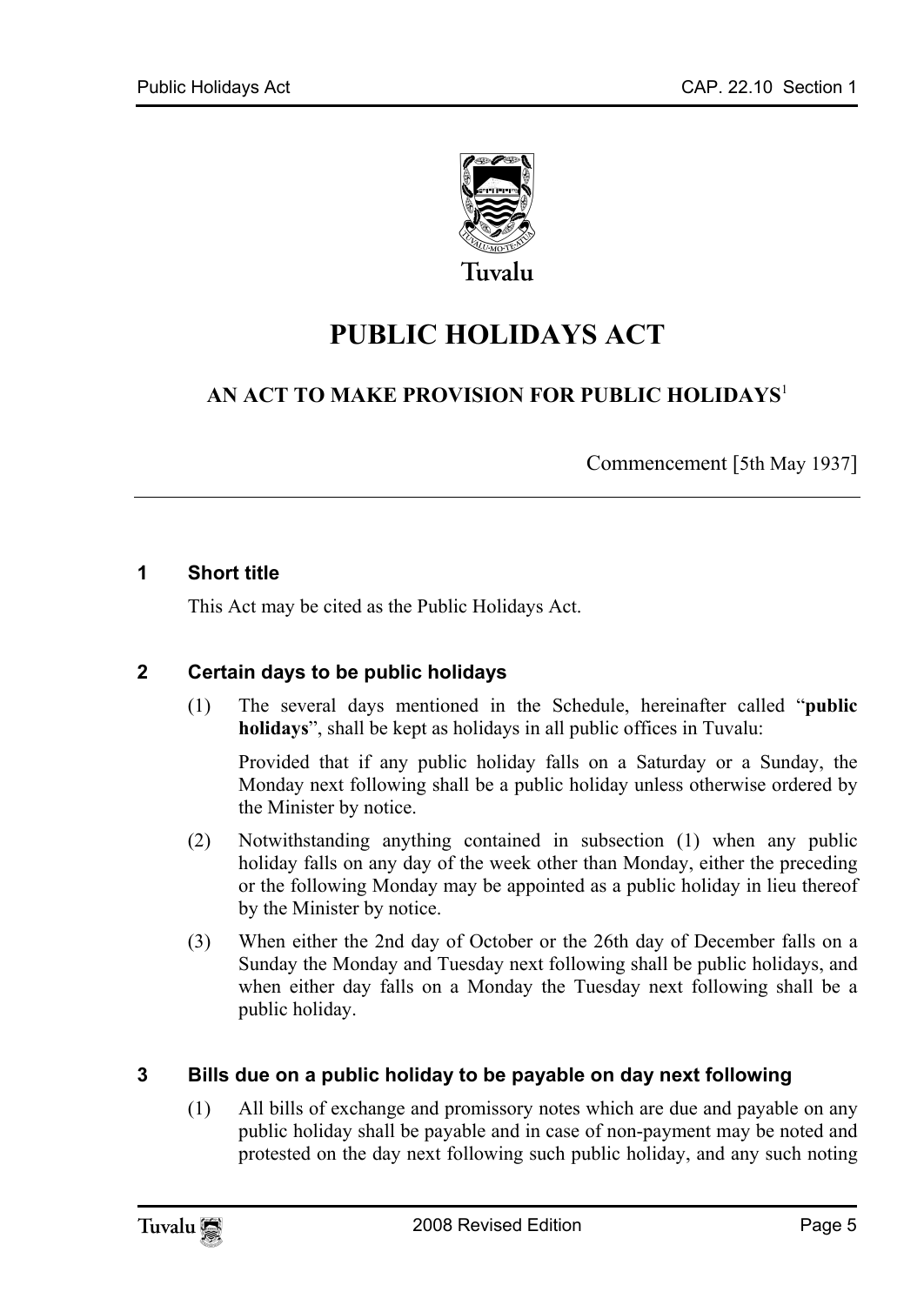and protest shall be as valid as if made on the day on which the bill or note was made due and payable.

(2) For all purposes of this Act the day next following a public holiday shall mean the next following day on which a bill of exchange may lawfully be noted or protested.

#### **4 Notice of dishonour, presentment or acceptance on day next following**

When a day on which any notice of dishonour of an unpaid bill of exchange or promissory note shall be given, or a bill of exchange or promissory note should be presented or received for acceptance or accepted or forwarded to any referee or referees, is a public holiday, such notice of dishonour shall be given and such bill of exchange or promissory note shall be presented, received, accepted or forwarded on the day next following such public holiday.

#### **5 Payments due on public holidays**

<span id="page-5-0"></span>No person shall be compellable to make any payment or do any act upon a public holiday which he would not be compellable to make or do on a Sunday; and the obligation to make such payment or do such act shall apply to the day next following such public holiday, and the making of such payment or doing of such act on such day next following shall be equivalent to payment of the money or performance of the act on the public holiday.

#### **6 Appointment of special public holidays**

<span id="page-5-1"></span>The Minister may by notice appoint a special day or any part of a day to be kept as a holiday in all public offices in Tuvalu, or in any part thereof, or in any island or district, and every day so appointed shall be deemed to be a public holiday for all the purposes of this Act.

#### **7 Right to open public offices on holidays**

<span id="page-5-2"></span>Notwithstanding anything contained in this Act the head of any Government department may open offices and works thereof and call upon all or any persons employed in such department to perform such of their duties on any public holiday as to such head of department may seem fit.

#### **8 Restriction of compulsory work on public holidays**

(1) No worker as defined in section 2 of the Employment Act, $^2$  shall be compelled to perform any work on any public holiday save only such as shall be of immediate necessity for the care and feeding of animals, cleanliness of yards, sties, stables, folds, factories and buildings and other work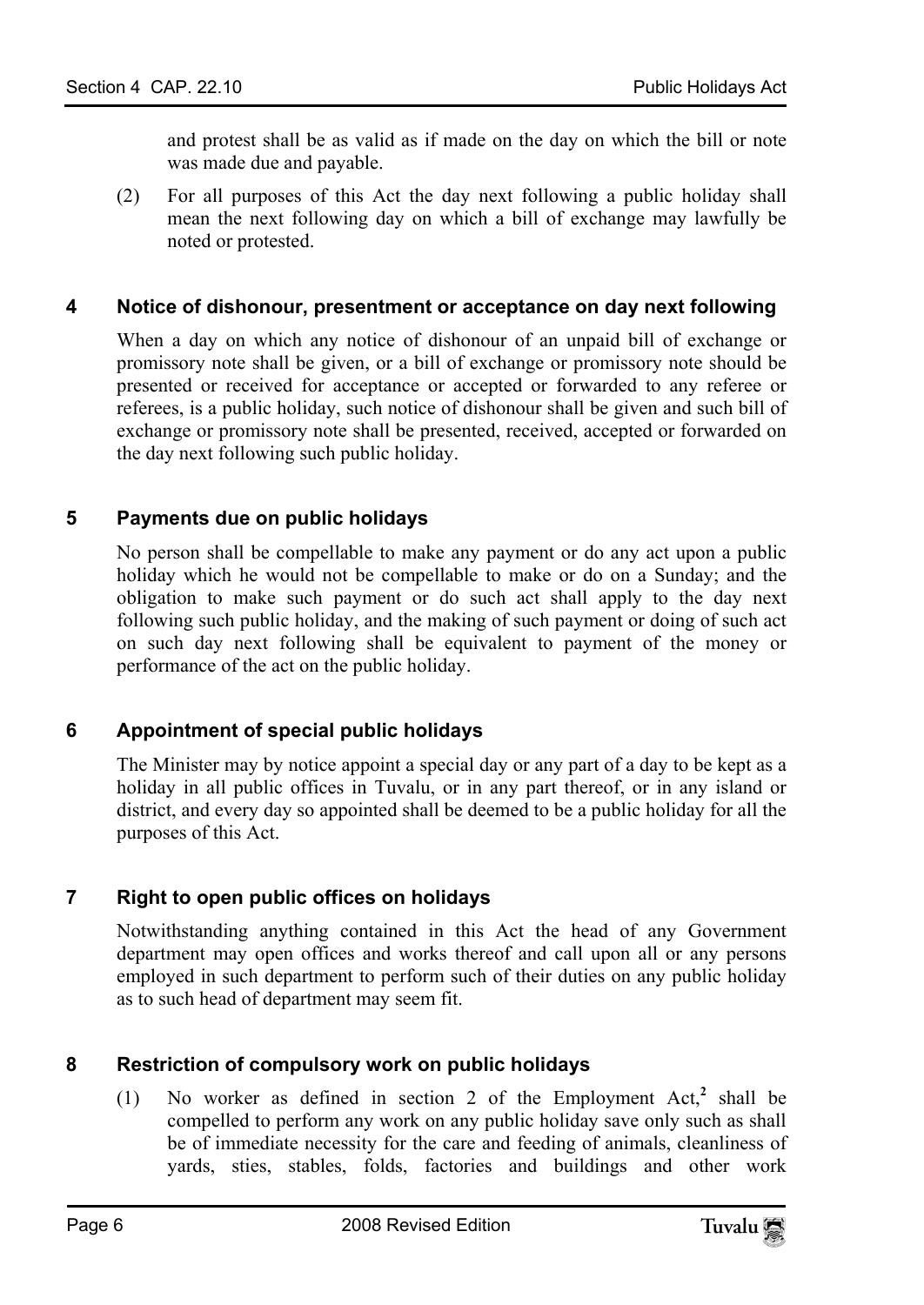indispensable for the preservation of the property of his employer, which work shall not be for more than 2 hours duration either before the hour of 8 in the morning or after the hour of 4 in the afternoon.

(2) Every employer as defined in the said section who contravenes the provisions of this section shall be liable to a fine of \$20.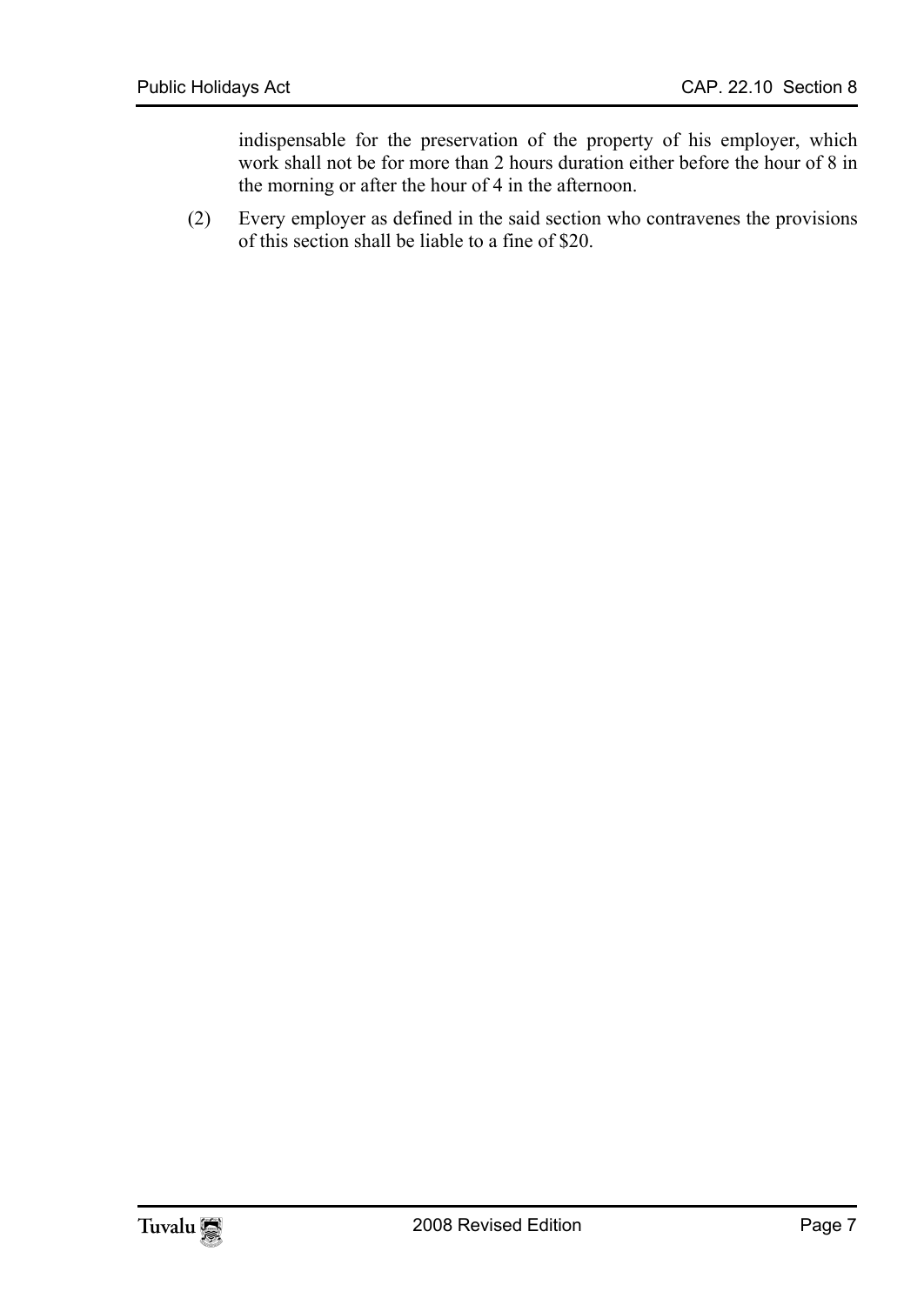#### <span id="page-7-0"></span>**SCHEDULE**<sup>3</sup>

(Section 2 (1))

| New Year's Day                                                                               | 1st January                                      |  |  |
|----------------------------------------------------------------------------------------------|--------------------------------------------------|--|--|
| Good Friday                                                                                  | As appointed                                     |  |  |
| Easter Monday                                                                                | As appointed                                     |  |  |
| Commonwealth Day                                                                             | 2nd Monday in March or as<br>appointed           |  |  |
| Te Aso o te Tala Lei (Gospel Day)                                                            | the Monday following the second<br>Sunday in May |  |  |
| The day appointed for the celebration of the<br>Anniversary of the Birthday of the Sovereign | 2nd Saturday in June or<br>as<br>appointed       |  |  |
| National Children's Day                                                                      | 1st Monday in August                             |  |  |
| Tuvalu Day                                                                                   | 1st October and 2nd October                      |  |  |
| Christmas Day                                                                                | 25th December                                    |  |  |
| <b>Boxing Day</b>                                                                            | 26th December                                    |  |  |